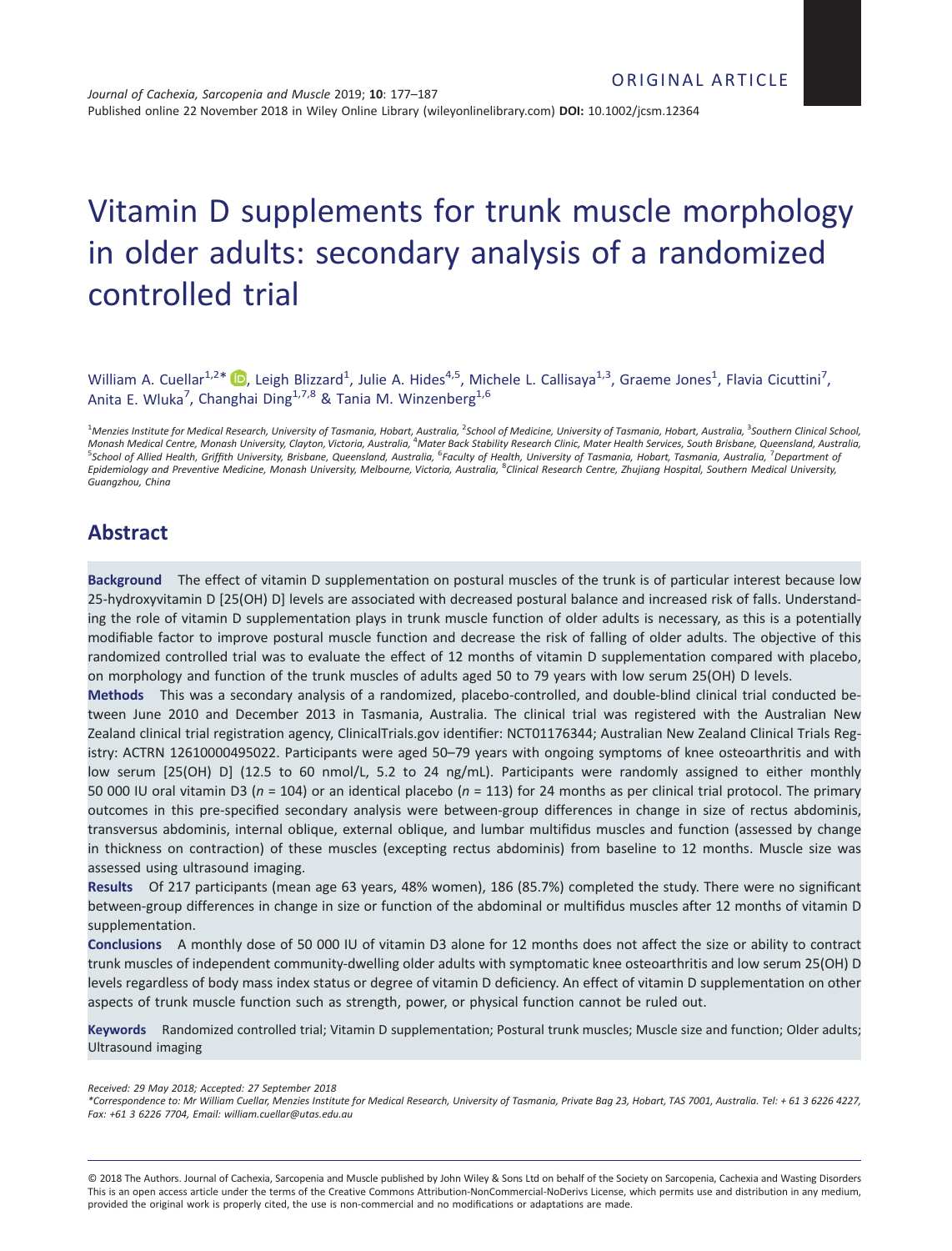# Introduction

Population levels of serum 25-hydroxyvitamin D [25(OH) D] are variable around the world, but deficiency is common in older adults due to decreased sun exposure, decreased production of vitamin D in the skin, insufficient intake of vitamin D in their diet, and institutionalization. $1-4$  Mean population 25(OH) D levels commonly fall below 50 nmol/L (20 ng/mL), which is considered to be the minimum target level for adequate bone health, mineral homeostasis, and muscle function.4–<sup>6</sup>

Common clinical presentations of severe vitamin D deficiency include bone pain, gait disturbances, and muscle weakness, especially of proximal muscles of the upper and lower limbs and muscles of the trunk.<sup>7</sup> Previous research has found that vitamin D plays a vital role in muscle development and growth.<sup>8</sup> The mechanism may be through  $1,25(OH)$ <sub>2</sub> binding to a specific vitamin D receptor found in skeletal muscle<sup>9,10</sup> leading to de novo protein synthesis and thus muscle cell proliferation and growth. $11,12$  Furthermore, a review of randomized controlled trials (RCTs) has examined the effect of vitamin D supplementation on several aspects of muscle function including lower limb strength, handgrip, postural balance, gait speed, and physical performance (timedup-and-go test).<sup>13</sup> Even though evidence in this review was conflicting, 7 of 11 studies demonstrated beneficial effects, as has another published RCT. $^{14}$  A more recent systematic review and meta-analysis of 30 RCTs by Beaudart et  $al.^{15}$ found small but significant positive effects of vitamin D supplementation on lower limb muscle strength, although there were no effects on muscle mass or power. Thus, there is both a biological basis and clinical trial evidence for considering that correcting vitamin D deficiency may improve muscle strength and function.

Muscles of the trunk, particularly the abdominal and lumbar multifidus muscles (MF), are postural muscles tonically active during daily upright activities<sup>16</sup> and essential for the stability of the spine, balance, and posture.<sup>17-19</sup> Trunk muscle size is correlated with strength, $20,21$  and among older adults, trunk muscle strength has been found to be associated with mobility and falls. $22,23$  The effect of vitamin D supplementation on muscles of the trunk is of particular interest because low 25(OH) D levels are associated with decreased postural balance<sup>13</sup> and increased risk of falls in older adults.<sup>24</sup> Consequently, vitamin D supplementation has the potential to be a relatively cheap intervention to improve postural muscle function and decrease the risk of falling among older adults. Despite this, to our knowledge, the effects of vitamin D supplementation on trunk muscles have not been assessed previously. Therefore, the objective of this RCT was to evaluate the effect of 12 months of vitamin D supplementation compared with placebo, on morphology and function of the trunk muscles of adults aged 50 to 79 years with low serum 25(OH) D levels.

## **Methods**

### Trial design

The Vitamin D Effect on Osteoarthritis (VIDEO) study was a randomized, placebo-controlled, and double-blind clinical trial conducted between June 2010 and December 2013, with the main objectives of determining if vitamin D supplementation could reduce knee cartilage volume loss, prevent progression of knee structural abnormalities, improve lower limb muscle strength, and alter the progression of knee pain.25,26 The protocol for VIDEO and its pre-specified analyses have been published.<sup>25</sup> This pre-specified secondary analysis investigating the effects of vitamin D supplementation on the size of abdominal and lumbar MF muscles over 12 months was undertaken in one of the two VIDEO sites, namely, Hobart, Tasmania, Australia. VIDEO was registered with the Australian New Zealand clinical trial registration agency, ClinicalTrials.gov identifier: NCT01176344; Australian New Zealand Clinical Trials Registry: ACTRN  $12610000495022.<sup>25</sup>$  The clinical trial and sub-studies were conducted following the Note for Guidance on Good Clinical Practice (CPMP/ICH/135/95) and the 2007 Australian National Statement on Ethical Conduct in Human Research.

#### **Participants**

Participants were recruited through advertisements in the local media and community groups, and referrals from general practitioners, specialist rheumatologists, and orthopaedic surgeons. Inclusion and exclusion criteria are described in detail in the published clinical trial protocol.<sup>25</sup> In brief, participants were people aged 50–79 years, with ongoing symptoms of knee osteoarthritis for at least 6 months with pain levels between 20 and 80 mm on a 100 mm visual analogue scale and serum 25(OH) D levels between 12.5 and 60 nmol/L (5.2 to 24 ng/mL). Exclusion criteria included severe radiographic knee osteoarthritis, severe pain on standing, hypersensitivity to vitamin D, any condition affecting oral drug absorption, and anticipated need for knee or hip surgery within the next 2 years. Ethics approval was received from The Tasmania Health and Human Ethics Committee (reference number H1040). Written informed consent was obtained from all participants.

### Randomization and blinding

Participants were randomly assigned to a vitamin D or a placebo group using computer-generated allocation with a 1:1 ratio. Allocation concealment was ensured by using a central automated process independent of the investigators. Participants, investigators, and research coordinators were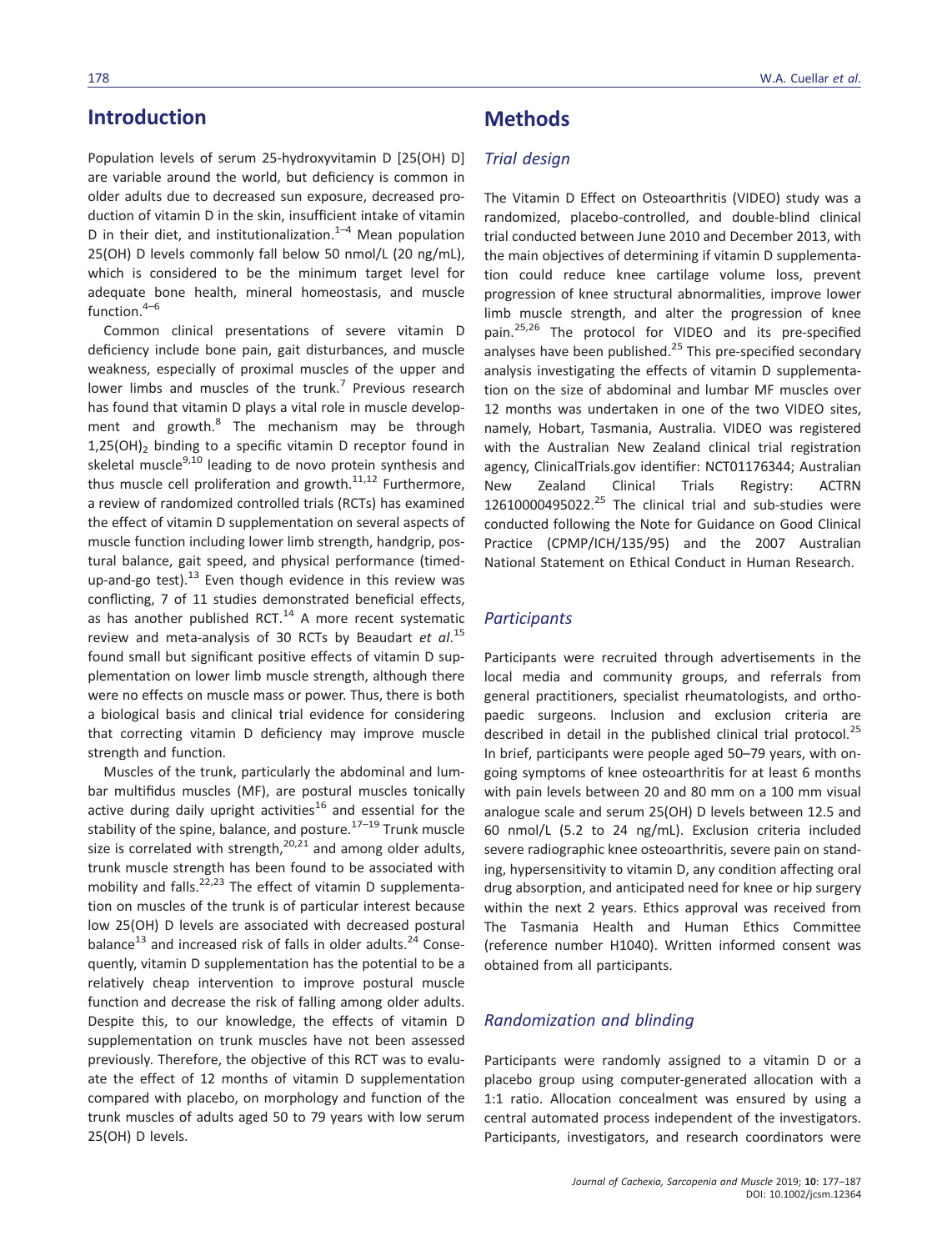all blinded to the treatment allocation. Blinding both for the main study and for the trunk muscle outcomes was maintained until all data were collected, cleaned, and confirmed for accuracy and statistical analyses were completed.

#### **Interventions**

Participants in the treatment group were given one 50 000 IU (1.25 mg) vitamin D3 (cholecalciferol) capsule per month, for 24 months. Participants in the control group were given an identical inert placebo. The vitamin D3 compound and inert placebo were acquired from Nationwide Compounding Pharmacy, Melbourne, Australia.<sup>25</sup>

#### **Outcomes**

Primary outcome measures in this pre-specified secondary analysis were between-group differences in change in muscle morphology: (i) changes in muscle thickness of the abdominal muscles [rectus abdominis (RA), transversus abdominis (TrA), internal oblique, and external oblique] and the lumbar MF muscles; (ii) changes in cross sectional area (CSA) of the MF muscles; and (iii) changes in muscle thickness with contraction of the abdominal muscles (except RA) and the MF muscles from baseline to 12 months.

#### Image capture and measurement

Ultrasound muscle images were taken using a Phillips HDI 5000 ultrasound machine (Bothwell, WA, USA) in brightness mode (B-mode) with a handheld 4–7 MHz broadband curved array transducer. Image capture and measurement of the abdominal wall and MF muscles were undertaken following previously published protocols.<sup>27-36</sup> The ultrasound imaging (USI) assessments were conducted by a physical therapist who undertook 36 h of practical training in USI at the beginning of the project.

Muscles of the abdominal wall were imaged in transverse section. Participants were positioned in supine lying, with a pillow under their knees. $30,28$  To elicit a voluntary contraction of the abdominal wall, participants were asked to 'take a relaxed breath in and out, hold your breath out, and then draw in your lower abdomen without moving your spine'.<sup>28</sup> The RA muscles were only imaged at rest, and the transversus abdominis, internal oblique, and external oblique muscles were imaged at rest and on contraction.<sup>30</sup>

Imaging of the lumbar MF muscles was performed with participants positioned in prone lying, with a pillow placed under their abdomen to reduce lumbar lordosis.<sup>31,32,34</sup> Images of the lumbar MF muscles were captured both at rest (in the transverse plane) and during contraction (in the parasagittal plane). Instructions for the isometric contraction were 'take a relaxed breath in and out, hold your breath out and try to slowly "swell" and contract the muscle without moving the spine'. 37

Ultrasound images were stored and later analysed offline by a single examiner using a software package (Image J Image Processing and Analysis, version IJ 1.46r, [http://imagej.nih.](http://imagej.nih.gov/ij/) [gov/ij/](http://imagej.nih.gov/ij/)). The thickness of the abdominal muscles was measured as the perpendicular distance between the superior and inferior hyperechoic muscle fascias at approximately the middle of the image identified using the software's Cartesian coordinates. $^{28}$  The CSA of the MF muscle was measured by tracing around the inner edge of the fascial boundaries of the muscle, $^{27,31}$  and the thickness of the MF muscle was measured from the tip of the zygapophyseal joint to the inferior fascial edge of the superior border of the muscle.<sup>34</sup> Intraclass correlation coefficients (ICC) for abdominal and MF muscle measurements were ICC =  $> 0.85$  for interrater USI image measurement reliability $35$  and ICC =  $0.74 - 0.98$  for test-retest reliability.<sup>36</sup>

### Other factors

Height was measured by stadiometer to the nearest 0.1 cm (Leicester Height Measure, Invicta Plastics Ltd, Leicester, UK). Weight was measured by calibrated scales (Heine S-7307, Heine, New Hampshire, USA) and body mass index (BMI) was calculated [weight (kg)/height  $(m^2)$ ]. Knee pain scores were obtained using a visual analogue pain scale in 100 mm, assessing pain during walking, using stairs, in bed, sitting or lying, and standing. The total pain score was calculated as the sum of the five items (range 0–500).<sup>38</sup> Total Western Ontario and McMaster Universities Osteoarthritis Index (WOMAC) score was calculated as the sum of the scores in each of its subscales that included pain, stiffness, and physical function. Missing data were managed according to the WOMAC user guide. $38$  Physical activity was measured using the short version of the International Physical Activity Questionnaire (IPAQ) instrument. Data were collected on vigorous and moderate activity as well as walking and sitting, but data on sitting were not used in the analysis. Total IPAQ scores were calculated according to published guidelines.  $39,40$  Current low back pain status was assessed by a questionnaire asking 'do you currently have any pain in your back?', and pain scores were obtained using a Visual Analogue Scale (0–100 mm). History of back surgery, abdominal surgery, and medications were obtained by questionnaire. Leg strength measures to the nearest kilogram were obtained for both legs simultaneously using a dynamometer (TTM Muscular Meter, Tokyo, Japan) as described by Scott et al.<sup>41</sup> This is an isometric strength muscle test, predominantly for the quadriceps and hip extensor muscles. Grip strength was assessed with a Hydraulic hand-held dynamometer.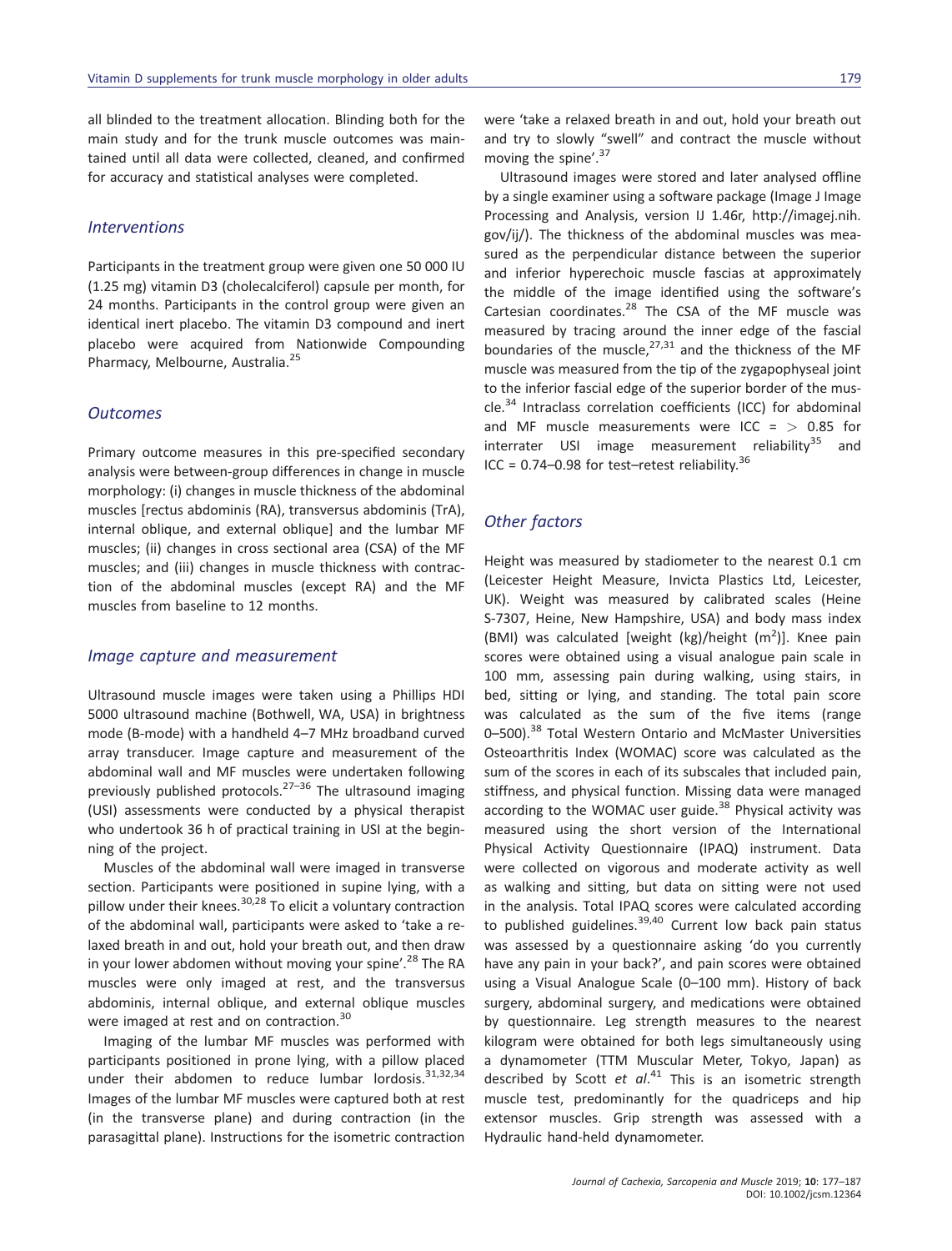### 25-Hydroxyvitamin D

Serum 25(OH) D was assayed at screening, 3 and 24 months. Blood samples were centrifuged after standing for 10 min at room temperature and the resultant serum frozen at  $-80^{\circ}$ C until assayed using direct competitive chemiluminescent immunoassays (DiaSorin Inc.). The intraassay and interassay coefficients of variation were 3.2% and 6.0%.<sup>26</sup>

#### Sample size

Calculations were based on the standard deviations reported by Rankin *et al*.<sup>30</sup> for the thickness of the abdominal muscles and by Wallwork et al.<sup>42</sup> for thickness and CSA of the lumbar multifidus. Correlations between measurements and remeasurement of  $r = 0.9$  for abdominal muscle thickness,  $r = 0.5$ for multifidus thickness, and  $r = 0.7$  for multifidus CSA were observed in our reliability study.<sup>36</sup> On that basis, this study of projected size 200 subjects (100 in each arm) would have 80% power to detect between-group differences of 0.02 to 0.05 cm for change in abdominal muscle thickness, 0.20 to 0.21 cm for change in multifidus thickness, and 0.28 to 0.40  $\text{cm}^2$  for change in multifidus CSA.

### Statistical analysis

As summary measures of their distributions, means and standard deviations were used for continuous measures, and

|  | Table 1 Baseline characteristics of vitamin D and placebo groups |  |  |  |
|--|------------------------------------------------------------------|--|--|--|
|  |                                                                  |  |  |  |

percentages and frequencies were used for categorical factors. Random intercept linear mixed models were used to estimate the change between baseline and follow-up in both treatment arms, and the difference in change for the treatment groups, in this intention-to-treat analysis. The models included binary terms for side (left or right) in measurements of muscle thickness and CSA and for state (relaxed or contracted) of muscle thickness. Changes in muscle morphology, that is thickness and CSA in the relaxed state, and change in function (assessed by changes in muscle thickness on contraction) were compared for each group of participants. Because there was no statistically significant differences between the two sides for either group, the means of the right and left muscle sizes were used in the analysis. In additional analyses, adjustments were made for age, sex, and BMI (pre-specified in the protocol) and for additional factors that were potential confounders and for which there was an imbalance between the treatment arms. Only the adjustment for lower limb strength resulted in a marked change in the estimated effect of the intervention (Table 1). To test for interaction by serum 25(OH) D status at baseline, a binary term generated using a serum 25(OH) D cut-point of 25 nmol/L (10 ng/mL) was included as a covariate and as a component of a product term in the regression model. Similarly, testing for interaction by BMI category [normal  $(\leq$ 25 kg/m<sup>2</sup>), overweight (>25 to <30 kg/m<sup>2</sup>), and obese ( $\geq$ 30 kg/m<sup>2</sup>)] was performed. The step-down procedure of Holm $43$  was used to control the family-wise error rate (Table 3). Statistical analyses were performed using Stata (Version 14.0, Stata Corporation, TX, USA), and a two-sided P-value of 0.05 was deemed statistical significance.

|                                              | Vitamin D ( $N = 104$ ) | Placebo ( $N = 113$ ) |
|----------------------------------------------|-------------------------|-----------------------|
| Male sex: $% (n/N)$                          | 53 (55/104)             | 51 (58/113)           |
| Age (years)                                  | 63.7 (7.4)              | 63.0(7.3)             |
| Weight (kg)                                  | 84.4 (15.5)             | 84.4 (15.1)           |
| Height (cm)                                  | 169.1 (10.2)            | 170.0(9.7)            |
| BMI $(kq/m^2)$                               | 29.5(5.3)               | 29.5(4.5)             |
| BMI $\leq$ 25 kg/m <sup>2</sup> : % (n/N)    | 15 (16/104)             | 11(12/113)            |
| BMI > 25 to < 30 kg/m <sup>2</sup> : % (n/N) | 47 (49/104)             | 43 (49/113)           |
| BMI $\geq$ 30 kg/m <sup>2</sup> : % (n/N)    | 38 (39/104)             | 46 (52/113)           |
| 25-hydroxyvitamin D (nmol/L)                 | 42.5 (12.0)             | 43.9 (12.1)           |
| Total knee WOMAC score (0-2400)              | 576.3 (394.9)           | 571.7 (373.3)         |
| Pain (0-500)                                 | 121.3 (88.3)            | 122.7 (84.5)          |
| Stiffness (0-200)                            | 52.6 (41.9)             | 58.1 (40.5)           |
| Function (0-1700)                            | 402.4 (287.0)           | 390.9 (274.7)         |
| Physical activity-IPAQ score                 | 3628.9 (4762.0)         | 3057.6 (3054.0)       |
| Current low back pain: % (n/N)               | 39 (41/104)             | 34 (38/113)           |
| Current low back pain-VAS score              | 28.0 (19.3)             | 28.3(22.0)            |
| History of low back surgery: % (n/N)         | 6(6/104)                | 11.0(12/113)          |
| History of abdominal surgery: % (n/N)        | 55 (57/104)             | 50 (56/113)           |
| Medication: Statins; % (n/N)                 | 6.7(7/104)              | 12.0(13/113)          |
| Lower limb strength (kg)                     | 67.1 (42.9)             | 70.0 (44.8)           |
| Grip strength: right (kg)                    | 30.7 (12.3)             | 30.8 (11.0)           |
| Grip strength: left (kg)                     | 29.7 (12.0)             | 29.7 (11.1)           |

All results reported mean (standard deviation) or % (n/N) where indicated. BMI, body mass index; IPAQ, International Physical Activity Questionnaire (MET-min/week); VAS, visual analogue scale (0–100 where 0 = no pain and 100 = very worst pain); WOMAC, Western Ontario and McMaster Universities Osteoarthritis Index.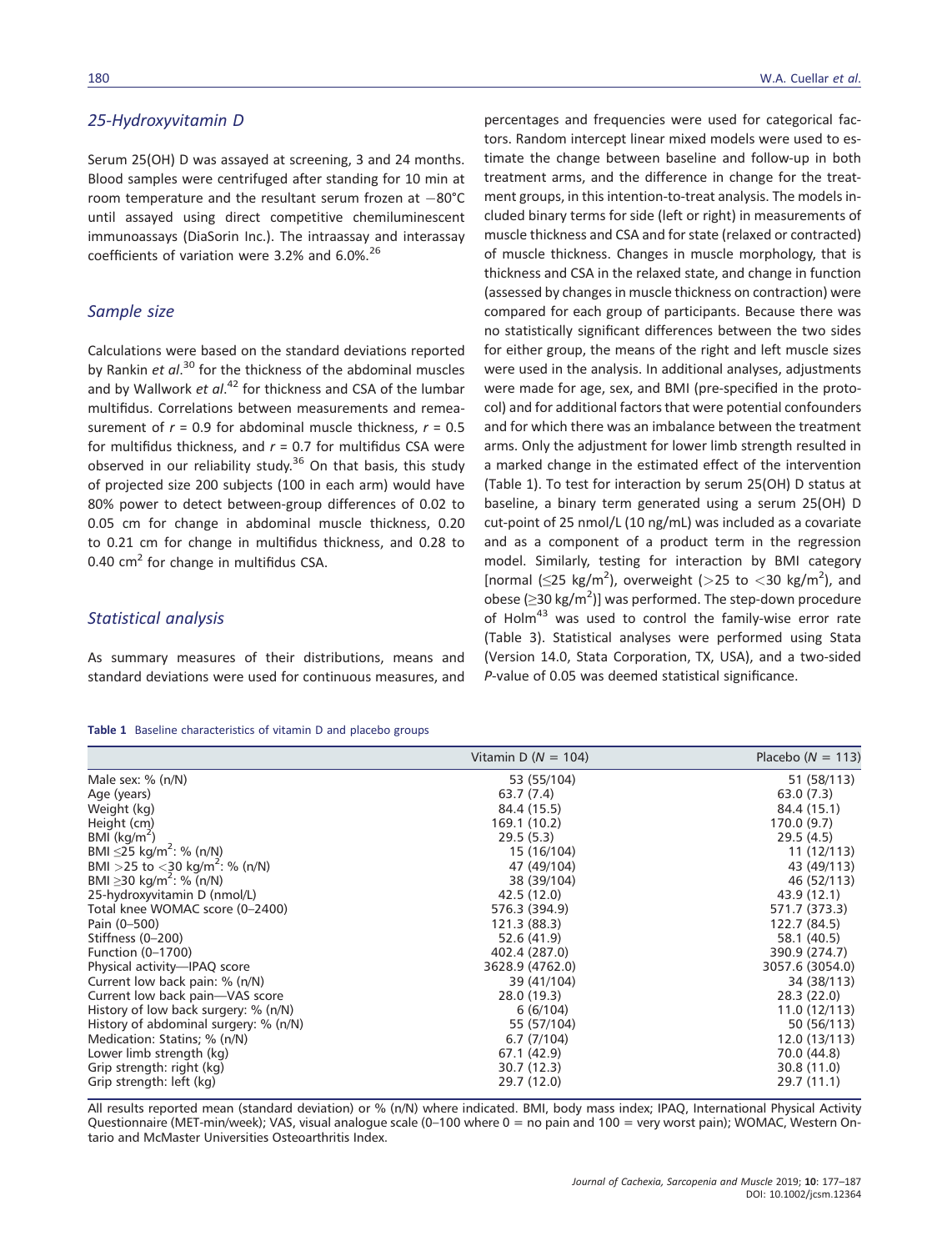# Results

Of the 422 potential VIDEO participants screened at the Hobart site, 265 were randomized and assigned to the treatment or placebo groups. Of these, 104 participants in the treatment group (39.3%) and 113 participants in the placebo group (42.6%) had images of their trunk muscles taken at baseline for this sub-study. Ninety-five and 91

Figure 1 Flowchart of participation.

participants had trunk muscle images taken at follow-up 1 year later in the treatment and placebo groups, respectively (Figure 1).

Table 1 summarizes the baseline characteristics of participants in the treatment and placebo groups in this sub-study. The groups were reasonably well matched, with some difference in proportions for gender, low back pain, history of abdominal surgery, statins use, and lower limb strength.



"Complete" refers to participants with baseline and follow-up data. "Incomplete" refers to participants with baseline data only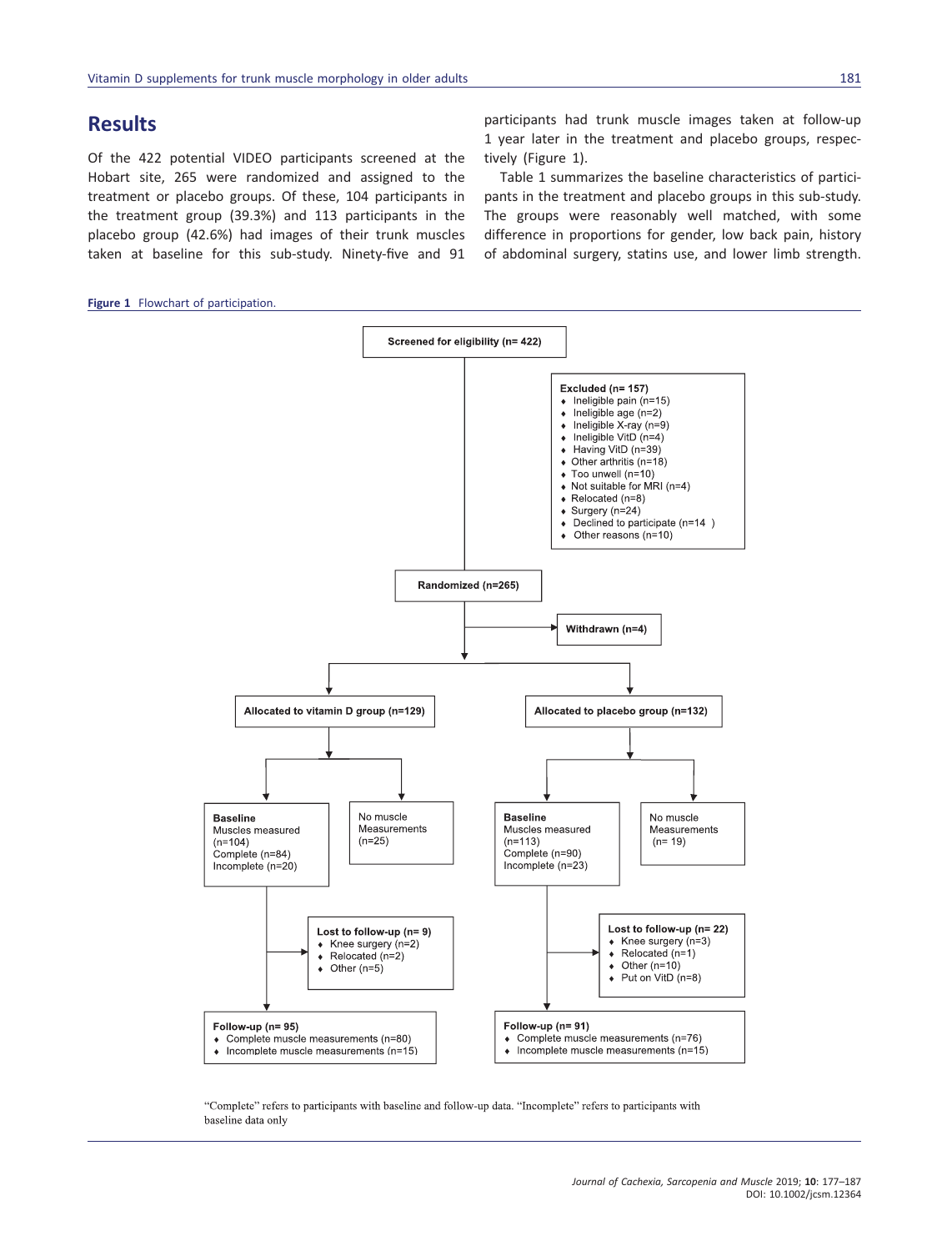Overall knee pain scores measured by the WOMAC were in the low ranges (122/500), while physical activity levels measured by the IPAQ were in the higher ranges  $($ >3000 MET-min/week).<sup>40</sup> Mean serum 25(OH) D levels in the vitamin D group increased by 39.3 nmol/L (15.6 ng/ mL) and 44.5 nmol/L (18.0 ng/mL) at 3 and 24 months respectively, compared with an initial increase of 17.6 nmol/L (7.2 ng/mL) at 3 months and a total increase of 6.8 nmol/L (2.8 ng/mL) at 24 months in the placebo group. There were no baseline differences between the participants in this sub-study and the entire VIDEO cohort  $(n = 413).^{26}$  The BMI of the study population was relatively high (over 85% were overweight or obese). In the 172 participants of this USI sub-study who had serum 25(OH) D measured at 24 months, increase in serum 25(OH) D levels from baseline to 24 months in overweight ( $>$ 25 to  $\langle$  30 kg/m<sup>2</sup>) and obese participants ( $\geq$  30 kg/m<sup>2</sup>) was 8.7 nmol/L (3.6 ng/mL) and 5.2 nmol/L (2.0 ng/mL) lower, than those participants with normal BMI ( $\leq$ 25 kg/m<sup>2</sup>). In fact, 76% of the treatment group achieved serum 25(OH) D levels ≥75 nmol/L (≥30 ng/mL) by 24 months compared with only 7% of the placebo group, the former including 25/33 (76%) of obese and 22/33 (67%) of overweight treatment arm participants.

The between-group treatment effects for trunk muscle size and change in thickness with contraction were small (less than 4% in each muscle), inconsistent in direction, and not statistically significant (Tables 2 and 3). Adjusting for age, sex, and BMI did not change these results (Tables 4 and 5). While additional adjustment for leg strength increased the effect size for multifidus thickness at the L2/L3, L3/L4, and L4/L5 vertebral levels, the only between-group difference that was statistically significant after controlling for familywise error was at the L2/L3 vertebral level and the effect size (3.5%) remained small (Table 5). Results were similar after further adjustments for statin use, current low back pain, and history of abdominal or back surgery. There were not significant within-group differences in trunk muscle size or function over 12 months in either group. There were no interactions between treatment effect and either baseline 25(OH) D status or BMI in adjusted analyses for any muscle measure (all  $P < 0.05$ ).

#### Adverse events

A description of adverse events for the full clinical trial has been reported previously.<sup>26</sup> In this sub-study, 44 (42%) out

Table 2 Changes in relaxed abdominal muscle thickness (cm) and in change in muscle thickness with contraction from baseline to follow-up by intervention group

|                 | Vitamin D group |              |                 |                 | Placebo Group |                  |                          |  |
|-----------------|-----------------|--------------|-----------------|-----------------|---------------|------------------|--------------------------|--|
| <b>Muscle</b>   | <b>Baseline</b> | Follow-up    | Change          | <b>Baseline</b> | Follow-up     | Change           | differences in<br>change |  |
| <b>RA</b>       | 0.827(0.019)    | 0.845(0.019) | 0.017(0.008)    | 0.850(0.018)    | 0.860(0.018)  | 0.010(0.008)     | 0.007(0.011)             |  |
| TrA (relaxed)   | 0.380(0.011)    | 0.390(0.012) | 0.011(0.007)    | 0.409(0.011)    | 0.427(0.011)  | 0.018(0.007)     | $-0.007(0.010)$          |  |
| $TrA^a$         | 0.168(0.009)    | 0.187(0.009) | $0.018(0.008)*$ | 0.153(0.008)    | 0.176(0.009)  | $0.023(0.009)*$  | $-0.005(0.012)$          |  |
| IO (relaxed)    | 0.775(0.024)    | 0.752(0.025) | $-0.023(0.015)$ | 0.851(0.023)    | 0.845(0.024)  | $-0.006(0.015)$  | $-0.017(0.021)$          |  |
| IO <sup>a</sup> | 0.221(0.019)    | 0.243(0.019) | 0.015(0.016)    | 0.203(0.018)    | 0.243(0.019)  | $0.039(0.016)$ * | $-0.024(0.022)$          |  |
| EO (relaxed)    | 0.431(0.013)    | 0.432(0.013) | 0.001(0.008)    | 0.451(0.012)    | 0.462(0.013)  | 0.011(0.008)     | $-0.010(0.011)$          |  |
| EO <sup>a</sup> | 0.075(0.009)    | 0.091(0.010) | 0.016(0.010)    | 0.085(0.009)    | 0.093(0.010)  | 0.009(0.010)     | 0.007(0.014)             |  |

All measures are in cm and are reported as mean (standard error). EO, external oblique; IO, internal oblique; RA, rectus abdominis; TrA, transversus abdominis.

a Absolute change in muscle thickness with contraction, calculated as (thickness when contracted – thickness when relaxed). \*Statistically significant  $P < 0.05$ 

Table 3 Between-group differences in changes in relaxed abdominal muscle thickness (cm) and in change in muscle thickness with contraction from baseline to follow-up with and without adjustment for relevant factors

|                 |                              |                              | Adjusted for                   |  |  |
|-----------------|------------------------------|------------------------------|--------------------------------|--|--|
| <b>Muscle</b>   | Unadjusted model             | $Age + Sex + BMI$            | Age + Sex + BMI + Leg strength |  |  |
| RA              | $0.007 (-0.015, 0.029)$      | $0.010 (-0.012, 0.032)$      | $0.009$ (-0.015, 0.032)        |  |  |
| TrA (relaxed)   | $-0.007$ ( $-0.027$ , 0.013) | $-0.004$ ( $-0.024$ , 0.016) | $-0.007$ ( $-0.029$ , 0.014)   |  |  |
| $TrA^a$         | $-0.005$ ( $-0.028$ , 0.019) | $-0.004$ ( $-0.028$ , 0.019) | $-0.004$ ( $-0.030$ , 0.021)   |  |  |
| IO (relaxed)    | $-0.017$ ( $-0.058$ , 0.024) | $-0.013$ ( $-0.054$ , 0.028) | $-0.010$ ( $-0.054$ , 0.034)   |  |  |
| 10 <sup>a</sup> | $-0.024$ ( $-0.068$ , 0.020) | $-0.022$ ( $-0.066$ , 0.022) | $-0.021$ ( $-0.069$ , 0.026)   |  |  |
| EO (relaxed)    | $-0.010$ ( $-0.032$ , 0.126) | $-0.008$ ( $-0.030$ , 0.015) | $-0.010$ ( $-0.034$ , 0.013)   |  |  |
| EO <sup>a</sup> | $0.007 (-0.019, 0.034)$      | $0.006 (-0.021, 0.034)$      | $0.011 (-0.017, 0.040)$        |  |  |

All measures are in cm and are reported as mean (confident interval). EO, external oblique; IO, internal oblique; RA, rectus abdominis; TrA, transversus abdominis.

a Absolute change in muscle thickness with contraction calculated as (thickness when contracted – thickness when relaxed).

\*Statistically significant  $P < 0.05$ .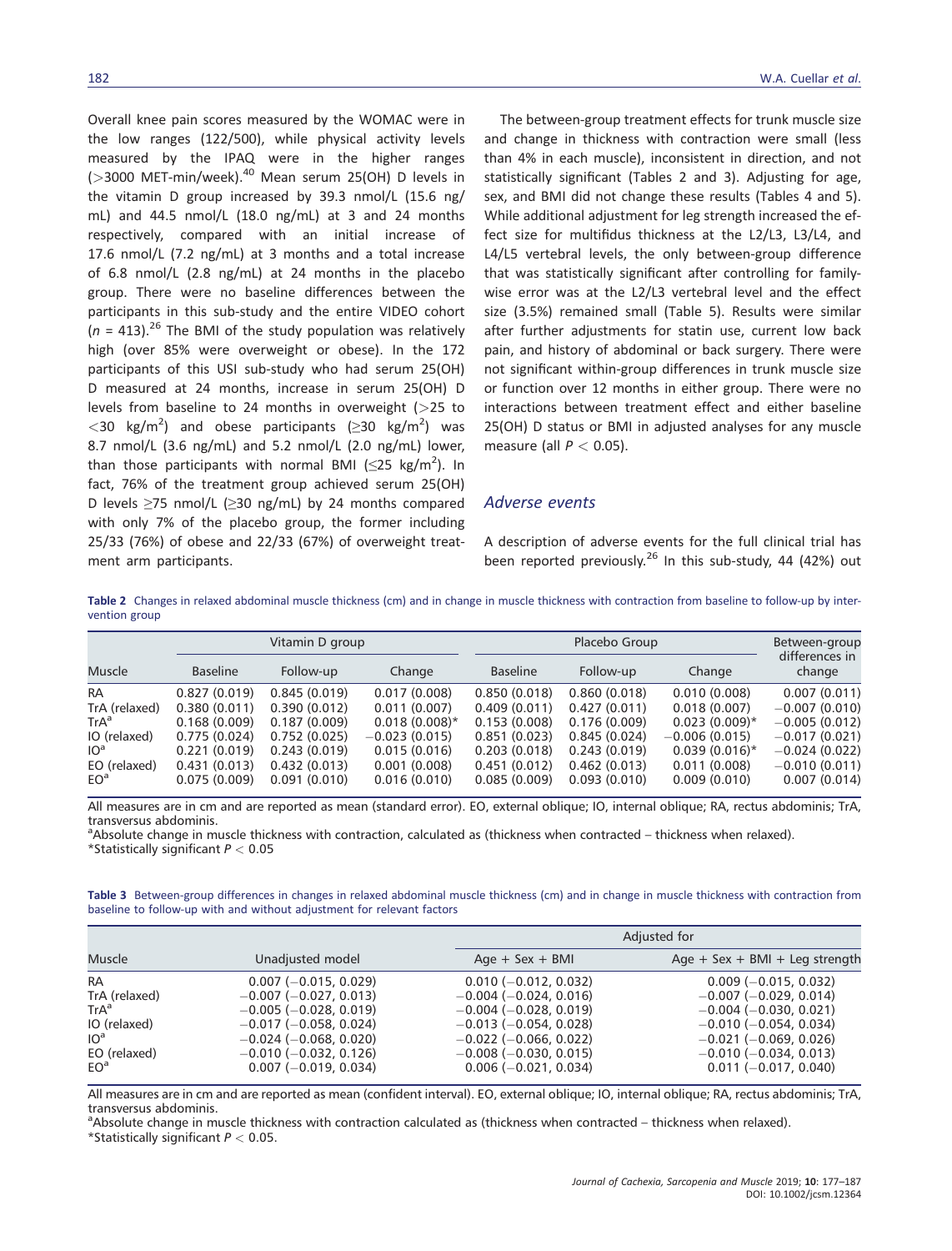Table 4 Changes in relaxed multifidus muscle thickness (cm), changes in muscle thickness with contraction, and in changes cross sectional area (cm<sup>2</sup>) from baseline to follow-up by intervention group

| Vitamin D group      |                 | Placebo group                 |                  |                               | Between-group               |                  |                          |
|----------------------|-----------------|-------------------------------|------------------|-------------------------------|-----------------------------|------------------|--------------------------|
| <b>Muscle</b>        | <b>Baseline</b> | Follow-up                     | Change           | <b>Baseline</b>               | Follow-up                   | Change           | differences<br>in change |
| Muscle thickness     |                 |                               |                  |                               |                             |                  |                          |
| L2/L3 MF (relaxed)   |                 | 2.646 (0.046) 2.649 (0.047)   | 0.003(0.043)     |                               | 2.670 (0.044) 2.580 (0.047) | $-0.090(0.043)$  | 0.092(0.060)             |
| L2/L3 $MFa$          |                 | $0.140(0.018)$ $0.115(0.018)$ | $-0.025(0.019)$  | $0.167(0.017)$ $0.142(0.018)$ |                             | $-0.025(0.019)$  | $-0.000(0.026)$          |
| L3/L4 MF (relaxed)   |                 | 2.331 (0.043) 2.428 (0.044)   | $0.097(0.036)^*$ | 2.339 (0.041) 2.409 (0.043)   |                             | 0.070(0.036)     | 0.027(0.051)             |
| $L3/L4$ <sup>a</sup> |                 | $0.134(0.018)$ $0.129(0.018)$ | $-0.005(0.021)$  | $0.145(0.017)$ $0.124(0.018)$ |                             | $-0.020(0.021)$  | 0.015(0.029)             |
| L4/L5 MF (relaxed)   |                 | 2.864 (0.048) 2.817 (0.049)   | $-0.047(0.045)$  |                               | 2.913 (0.046) 2.842 (0.049) | $-0.071(0.046)$  | 0.024(0.064)             |
| L4/L5 $MFa$          |                 | $0.168(0.018)$ $0.160(0.019)$ | $-0.008(0.019)$  | $0.184(0.018)$ $0.180(0.019)$ |                             | $-0.005(0.019)$  | $-0.003(0.027)$          |
| L5/S1 MF (relaxed)   |                 | 2.744 (0.049) 2.863 (0.051)   | $0.119(0.044)^*$ |                               | 2.758 (0.047) 2.925 (0.050) | $0.167(0.045)^*$ | $-0.048(0.063)$          |
| L5/S1 $MFa$          |                 | $0.138(0.019)$ $0.153(0.020)$ | 0.015(0.021)     |                               | 0.170 (0.018) 0.178 (0.020) | 0.008(0.021)     | 0.007(0.030)             |
| Cross sectional area |                 |                               |                  |                               |                             |                  |                          |
| L2 MF CSA            | 2.670 (0.054)   | 2.858 (0.055)                 | 0.188(0.027)     | 2.654 (0.052)                 | 2.908(0.053)                | 0.254(0.027)     | $-0.066(0.038)$          |
| L3 MF CSA            |                 | 3.500 (0.061) 3.830 (0.062)   | 0.330(0.037)     | 3.423 (0.058)                 | 3.774 (0.060)               | 0.350(0.038)     | $-0.021(0.053)$          |
| L4 MF CSA            |                 | 4.416 (0.068) 4.831 (0.069)   | 0.415(0.038)     | 4.230 (0.065)                 | 4.708 (0.067)               | 0.478(0.039)     | $-0.063(0.054)$          |
| L5 MF CSA            |                 | 5.211 (0.081) 5.519 (0.082)   | 0.307(0.048)     | 4.979 (0.077)                 | 5.399 (0.080)               | 0.420(0.049)     | $-0.112(0.068)$          |

All measures are in cm and are reported as mean (standard error). CSA, cross sectional area; MF, multifidus muscle.

Absolute change in muscle thickness with contraction calculated as (thickness when contracted – thickness when relaxed). \*Statistically significant  $P < 0.05$ .

Table 5 Between-group differences in change in relaxed multifidus muscle thickness (cm) and in change in muscle thickness with contraction and cross sectional area (cm<sup>2</sup>) from baseline to follow-up with and without adjustment for relevant factors

|                         |                              | Adjusted for                 |                                |  |
|-------------------------|------------------------------|------------------------------|--------------------------------|--|
| <b>Muscle</b>           | Unadjusted model             | $Age + Sex + BMI$            | Age + Sex + BMI + Leg strength |  |
| Muscle thickness        |                              |                              |                                |  |
| L2/L3 MF (relaxed)      | $0.092$ (-0.026, 0.211)      | $0.115 (-0.004, 0.234)$      | $0.172$ (0.048, 0.296)*        |  |
| L2/L3 $MFa$             | $-0.000$ ( $-0.052$ , 0.051) | $-0.115$ ( $-0.054$ , 0.051) | $-0.176$ ( $-0.073$ , 0.037)   |  |
| L3/L4 MF (relaxed)      | $0.027 (-0.073, 0.127)$      | $0.038(-0.063, 0.139)$       | $0.054 (-0.052, 0.161)$        |  |
| L3/L4 $MFa$             | $0.015 (-0.042, 0.072)$      | $0.017 (-0.041, 0.074)$      | $-0.001$ ( $-0.062$ , 0.060)   |  |
| L4/L5 MF (relaxed)      | $0.024 (-0.102, 0.150)$      | $0.050$ (-0.076, 0.176)      | $0.089$ (-0.045, 0.222)        |  |
| L4/L5 $MFa$             | $-0.003$ ( $-0.056$ , 0.050) | $0.003 (-0.049, 0.056)$      | $0.025 (-0.054, 0.059)$        |  |
| L5/S1 MF (relaxed)      | $-0.048$ ( $-0.172$ , 0.076) | $-0.028$ ( $-0.152$ , 0.096) | $-0.015$ ( $-0.146$ , 0.117)   |  |
| $L5/S1$ MF <sup>a</sup> | $0.007 (-0.052, 0.066)$      | $0.015 (-0.043, 0.073)$      | $0.017 (-0.044, 0.078)$        |  |
| Cross sectional area    |                              |                              |                                |  |
| L2 MF CSA               | $-0.066$ ( $-0.142$ , 0.009) | $-0.059$ ( $-0.135$ , 0.017) | $-0.060$ ( $-0.140$ , 0.020)   |  |
| L3 MF CSA               | $-0.021$ ( $-0.125$ , 0.083) | $-0.016$ ( $-0.120$ , 0.089) | $0.039(-0.069, 0.147)$         |  |
| L4 MF CSA               | $-0.063$ ( $-0.169$ , 0.043) | $-0.062$ ( $-0.168$ , 0.045) | $-0.041$ ( $-0.148$ , 0.067)   |  |
| L5 MF CSA               | $-0.112$ ( $-0.246$ , 0.022) | $-0.129$ ( $-0.260$ , 0.003) | $-0.120$ ( $-0.259$ , 0.019)   |  |

All measures are in cm, and are reported as mean (standard error). CSA, cross sectional area; MF, multifidus muscle.

<sup>a</sup>Absolute change in muscle thickness with contraction calculated as (thickness when contracted – thickness when relaxed).

\*Statistically significant  $P < 0.05$ .

of 104 participants in the vitamin D group reported adverse events compared with 30 (27%) out of 113 participants in the placebo group (Table 6). Two cases of hypercalcaemia were reported in each group. One instance of hyperthyroidism and two episodes of renal calculus were reported in the vitamin D group.<sup>26</sup>

# **Discussion**

To our knowledge, this is the first RCT investigating the effect of vitamin D supplementation on the morphology of key postural trunk muscles of older adults. Apart from the

thickness of the MF muscles at the L2–L3 vertebral level, there were no statistically significant differences in change in muscle thickness or CSA between the vitamin D and placebo groups, and all effect sizes were small and not clinically significant. The results suggest that vitamin D supplementation alone is not an effective means to improve or maintain trunk muscle size over time for adults aged 50–79 years, even for those individuals with moderate to severe deficiency.

The purpose of this study was to determine whether vitamin D supplementation alone had beneficial effects in maintaining or improving trunk muscle size and function. In the present study, the within-group changes in trunk muscle size and function over time were all very small. Despite there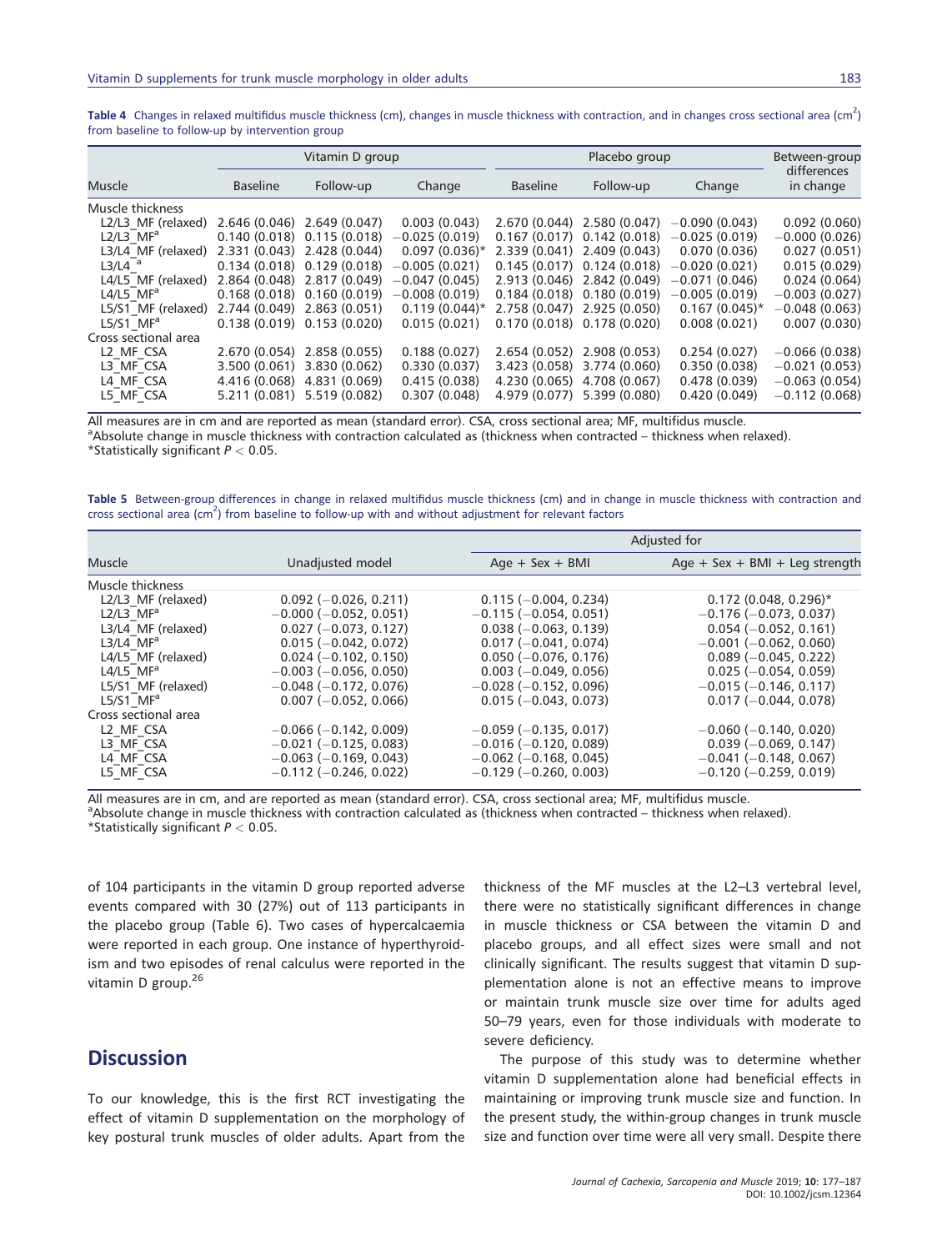#### Table 6 Adverse events

|                           | Vitamin D           | $(N = 104)$ | Placebo             | $(N = 113)$ |
|---------------------------|---------------------|-------------|---------------------|-------------|
|                           | No. of participants | (%)         | No. of participants | (%)         |
| Serious adverse events    |                     |             |                     |             |
| Death                     |                     | (1.0)       | 0                   | (0.0)       |
| Malignancy                |                     | (1.9)       |                     | (1.8)       |
| Coronary artery disease   |                     | (1.0)       |                     | (0.9)       |
| Severe infection          |                     | (0.0)       |                     | (0.9)       |
| Major depression          |                     | (1.0)       |                     | (0.0)       |
| Nephrolithiasis           |                     | (1.0)       |                     | (0.9)       |
| Hospitalization           |                     | (1.0)       | $\mathbf{0}$        | (0.0)       |
| Adverse events            |                     |             |                     |             |
| Hypercalcaemia            | 2                   | (1.9)       | 2                   | (1.8)       |
| Hyperparathyroidism       |                     | (1.0)       | 0                   | (0.0)       |
| Renal                     |                     | (1.9)       | 0                   | (0.0)       |
| Falls                     |                     | (1.9)       |                     | (0.0)       |
| Musculoskeletal           |                     | (1.0)       |                     | (0.9)       |
| Neurological              |                     | (1.0)       |                     | (0.9)       |
| Gastrointestinal          |                     | (1.0)       |                     | (2.7)       |
| Respiratory               |                     | (1.9)       |                     | (0.9)       |
| Ocular                    |                     | (1.0)       |                     | (0.9)       |
| Infection                 |                     | (3.9)       |                     | (1.8)       |
| Cardiac arrhythmia        |                     | (1.0)       | 0                   | (0.0)       |
| Chest pain                | 4                   | (3.9)       | 4                   | (3.5)       |
| Pain                      | 6                   | (5.8)       | 2                   | (1.8)       |
| Allergy/immunology        | 0                   | (0.0)       | 2                   | (1.8)       |
| Other events <sup>a</sup> | 9                   | (8.7)       | 6                   | (5.3)       |

<sup>a</sup>Including headache, lethargy, flu symptoms, and other events.

being plausible reasons to hypothesize that vitamin D supplementation could improve trunk muscle size, our results suggest that increases or maintenance of muscle size or function of older adults cannot be expected from vitamin D supplementation alone, at least over the limited timeframe of 1 year. In peripheral muscles, two systematic reviews reported positive effects of vitamin D supplementation on muscle strength in older adults with baseline 25(OH)  $D < 30$  nmol/L (<12 ng/mL).<sup>15,44</sup> However, in our study of trunk muscles, the response to supplementation did not vary between people with moderate to severe deficiency 25(OH) D ( $\lt$ 25 nmol/L,  $\lt$ 10 ng/mL) at baseline and those with 25(OH) D levels above this level. Thus, even in people with this degree of deficiency, vitamin D supplementation does not improve trunk muscle size or muscle function as assessed by change in muscle thickness during submaximal contraction.

While there is no consensus on the amount of variation in trunk muscle size required to ascertain clinically meaningful changes in these muscles, $30$  previous studies investigating the effect of exercise programmes on trunk muscles in people with low back pain have found interventions that increased muscle size were associated with decreases in pain.<sup>37,45,46</sup> The changes in muscle sizes observed in those studies were larger than those seen in our study, for example, being over 5% for measures of the multifidus and transversus abdominis muscles at rest. $37,45$  Thus, exercise programmes or a combination of exercise and functional activities that target trunk muscles may be more effective in improving these muscles than vitamin D supplementation alone.

The effects of vitamin D supplementation on peripheral muscle strength, mass, and power have been examined in a systematic review and meta-analysis.<sup>15</sup> The studies in this review administered a wide range of vitamin D doses (as low 300 IU/day, up to intermittent doses equivalent to around 8600 IU/day). For muscle strength, there was a small but statistically significant positive effect of vitamin D supplementation on lower limb muscle strength [19 studies in 2349 people; vitamin D dose range 400–8600 IU; standard mean difference = 0.19 (95% CI 0.05–0.34)]. However, there was no statistically significant effect of vitamin D supplementation neither on grip strength (16 studies, doses 400–8600 IU/day) nor on muscle mass (six studies,  $n = 538$ , doses 300-4000 IU/day) or power (five studies,  $n = 245$ , doses 400-4000 IU/day). The latter is consistent with the lack of effect on muscle size observed in the current study, but as trunk muscle strength and power were not measured in our study, it remains to be determined whether vitamin D supplements affect strength or power in trunk muscles.

Previous studies have reported improvements in measures of functional mobility (walking test and 'timed up and go' test) and reduced risk of falls with vitamin D supplementation of older adults. $47,24$  Although the present study did not investigate the effect of vitamin D supplementation on falls or functional mobility, our results suggest that changes to these outcomes are not mediated by trunk muscle size. The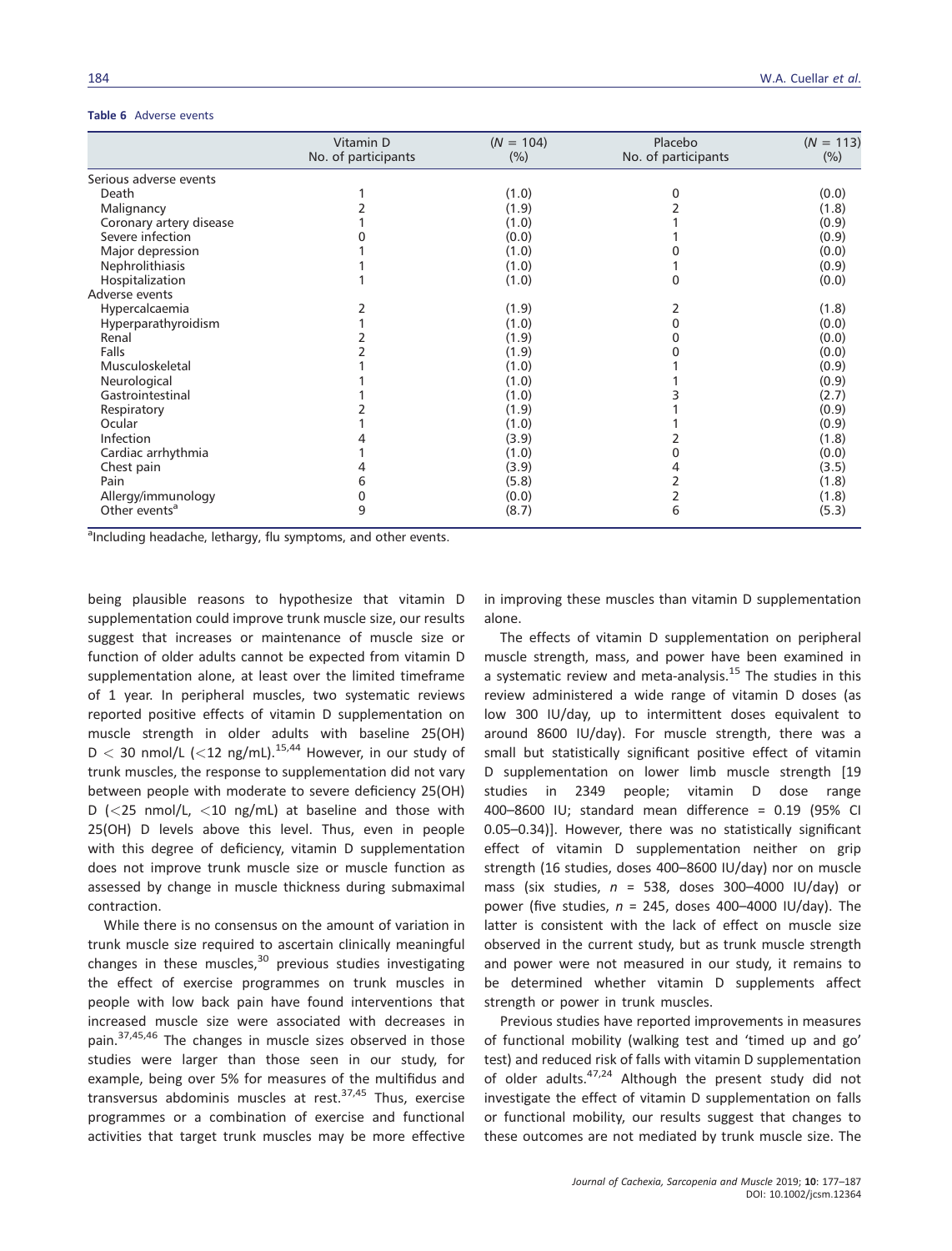effect of vitamin D supplementation on other aspects of trunk muscle function such as strength cannot be ruled out and should be the focus of future research.

#### Strengths and limitations

The strength of the current investigation is its design. It is a double-blind RCT, which provides robust evidence regarding the efficacy of vitamin D supplementation for improving trunk muscle size. Participants in this study were community-dwelling adults with low serum 25(OH) D. This is the sub-population most likely to benefit from vitamin D supplementation.

It has limitations nevertheless. While the use of random allocation helps to reduce the possibility of imbalance between the treatment arms, in this case randomization did not produce exact balance. However, we collected information that made it possible to adjust for these factors, and the results of the adjusted analyses did not alter the overall conclusions of the study. While the study sample was on average only mildly deficient, there was no interaction between treatment response and vitamin D status at baseline, suggesting that the results are generalizable to both mildly and moderately deficient people. While our sample size was modest, we powered the study appropriately to detect treatment effects that were likely to be clinically meaningful based on existing literature.<sup>37,45,48</sup> We are therefore unlikely to have failed to detect any clinically important treatment effects. The majority of participants were either overweight or obese, which could have influenced their serum 25(OH) D response to supplementation. However, participants with high BMI still achieved large increases in 25(OH) D and a much higher proportion of these participants reached levels ≥75 nmol/L (≥30 ng/mL) than in the placebo group. Furthermore, there was no interaction between treatment response and BMI, so the impact of being an obese population on our results was minimal. The lack of any interaction also suggests that our result are generalizable to people with osteoarthritis who are of normal weight. It is possible that mobility restrictions from knee osteoarthritis may have affected participants' ability to improve trunk muscle size. Nevertheless, levels of knee pain in the study were relatively low, functional limitations were modest, and physical activity levels were reasonable, which makes this scenario unlikely. We used a DiaSorin immunoassay method to measure serum 25(OH) D, rather than mass spectrometry which is considered the gold standard. However, mass spectrometry is not readily available in clinical practice, which would affect translation into practice, and a recent study found that the DiaSorin immunoassay achieved acceptable performance when compared with mass spectrometry.<sup>49</sup> Our only measure of muscle function was change in muscle thickness with contraction, so we cannot rule out effects of vitamin D supplementation on other aspects of muscle function such as strength, power, physical function, or falls.

### **Conclusions**

There is no evidence that a monthly dose of 50 000 IU of vitamin D3 alone has an effect on the size or ability to contract trunk muscles of independent community-dwelling older adults with symptomatic knee osteoarthritis and low serum 25(OH) D levels regardless of BMI status or degree of vitamin D deficiency. An effect of vitamin D supplementation on other aspects of trunk muscle function such as strength, power, or physical function cannot be ruled out.

### Author contributions

T.M.W., G.J., J.A.H., C.D., F.C., and A.W. were responsible for the conception and design of the study. Project management of study during implementation were carried out by T.M.W., C.D., and G.J.; W.A.C. was in charge of data acquisition. Design of data analysis plan were the responsibility of W.A. C., L.B., J.A.H., M.L.C., and T.M.W. Analysis and interpretation of data were performed by W.A.C., L.B., J.A.H., M.L.C., and T. M.W. Drafting and revisions of manuscript were carried out by W.A.C., L.B., J.A.H., M.L.C., G.J., T.M.W., C.D., F.C., and A. W. All authors approved the final version of the manuscript.

### Funding

This study was supported by a grant from the Australian National Health and Medical Research Council. The funder of this study had no involvement in study design, collection of data, interpretation of data, or writing of the report. T.M.W. is supported by an Australian National Health and Medical Research Council/Primary Health Care Research Evaluation and Development Program Career Development Fellowship. C.L.B. is supported by a Career Development Fellowship from the Australian National Health and Medical Research Council. G.J. is supported by an Australian National Health and Medical Research Council Practitioner Fellowship. A.E.W. is supported by an Australian National Health and Medical Research Council Career Development Fellowship (Clinical Level 2).

# Online supplementary material

Additional supporting information may be found online in the Supporting Information section at the end of the article.

Data S1. Supporting information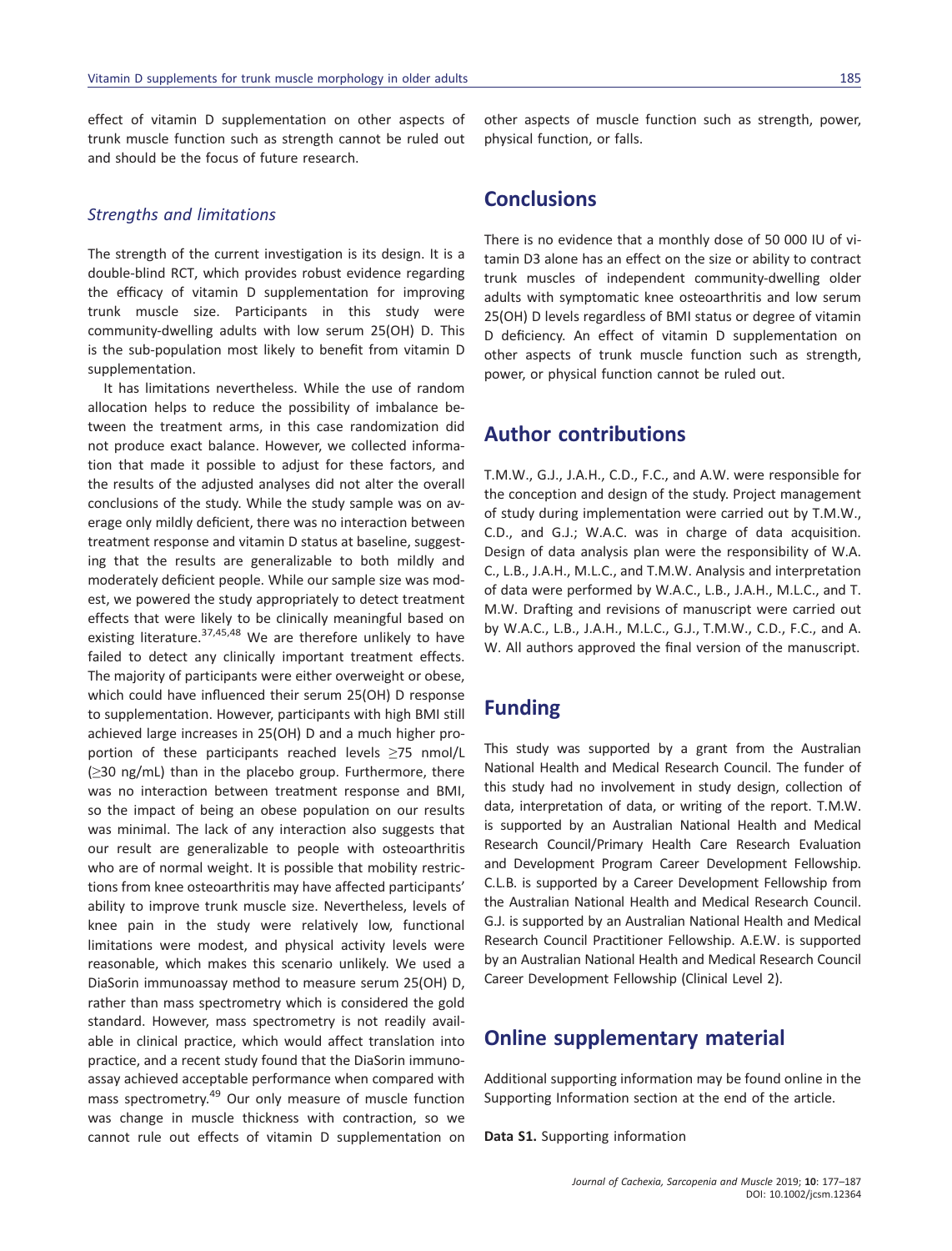# Conflicts of Interest

All authors declare no conflict of interest.

## Trial registration

ClinicalTrials.gov identifier: NCT01176344; Australian New Zealand Clinical Trials Registry: ACTRN12610000495022. (Data S1).

# Protocol

Cao Y, Jones G, Cicuttini F, et al. Vitamin D supplementation in the management of knee osteoarthritis: study protocol for a randomized controlled trial. Trials 2012;13:131. (Data S1).

### Authorship statement

The authors certify that they comply with the ethical guidelines for authorship and publishing of the Journal of Cachexia, Sarcopenia, and Muscle.<sup>50</sup>

# References

- 1. Bischoff H, Stähelin H, Tyndall A, Theiler R. Relationship between muscle strength and vitamin D metabolites: are there therapeutic possibilities in the elderly? Z Rheumatol 2000;59:I39–I41.
- 2. Holick MF. McCollum Award Lecture, 1994: vitamin D—new horizons for the 21st century. Am J Clin Nutr 1994;60:619–630.
- 3. MacLaughlin J, Holick M. Aging decreases the capacity of human skin to produce vitamin D3. J Clin Invest 1985;76:1536–1538.
- 4. van Schoor NM, Lips P. Worldwide vitamin D status. Best Pract Res Clin Endocrinol Metab 2011;25:671–680.
- 5. Nowson CA, McGrath JJ, Ebeling PR, Haikerwal A, Daly RM, Sanders KM, et al. Vitamin D and health in adults in Australia and New Zealand: a position statement. Med J Aust 2012;196:686–687.
- 6. Ross AC, Manson JAE, Abrams SA, Aloia JF, Brannon PM, Clinton SK, et al. The 2011 report on dietary reference intakes for calcium and vitamin D from the Institute of Medicine: what clinicians need to know. J Clin Endocrinol Metab 2011;96:53–58.
- 7. Boland R. Role of vitamin D in skeletal muscle function. Endocr Rev 1986;7:434–448.
- 8. Endo I, Inoue D, Mitsui T, Umaki Y, Akaike M, Yoshizawa T, et al. Deletion of vitamin D receptor gene in mice results in abnormal skeletal muscle development with deregulated expression of myoregulatory transcription factors. Endocrinology 2003;144:5138–5144.
- 9. Bischoff H, Borchers M, Gudat F, Duermueller U, Theiler R, Stähelin H, et al. In situ detection of 1, 25-dihydroxyvitamin D receptor in human skeletal muscle tissue. Histochem J 2001;33:19–24.
- 10. Simpson R, Thomas G, Arnold A. Identification of 1, 25-dihydroxyvitamin D3 receptors and activities in muscle. J Biol Chem 1985;260:8882–8891.
- 11. Bischoff-Ferrari HA, Dietrich T, Orav EJ, Hu FB, Zhang Y, Karlson EW, et al. Higher 25-hydroxyvitamin D concentrations are associated with better lower-extremity function in both active and inactive

persons aged $\geq$  60 y. Am J Clin Nutr 2004;80:752–758.

- 12. Ceglia L. Vitamin D and its role in skeletal muscle. Curr Opin Clin Nutr Metab Care 2009;12:628–633.
- 13. Rejnmark L. Effects of vitamin D on muscle function and performance: a review of evidence from randomized controlled trials. Ther Adv Chronic Dis 2011;2:25–37.
- 14. Gupta R, Sharma U, Gupta N, Kalaivani M, Singh U, Guleria R, et al. Effect of cholecalciferol and calcium supplementation on muscle strength and energy metabolism in vitamin D-deficient Asian Indians: a randomized, controlled trial. Clin Endocrinol (Oxf) 2010;73:445–451.
- 15. Beaudart C, Buckinx F, Rabenda V, Gillain S, Cavalier E, Slomian J, et al. The effects of vitamin D on skeletal muscle strength, muscle mass, and muscle power: a systematic review and meta-analysis of randomized controlled trials. J Clin Endocrinol Metabol 2014;99:4336–4345.
- 16. Ikezoe T, Mori N, Nakamura M, Ichihashi N. Effects of age and inactivity due to prolonged bed rest on atrophy of trunk muscles. Eur J Appl Physiol 2012;112:43–48.
- 17. Bergmark A. Stability of the lumbar spine. A study in mechanical engineering. Acta Orthop Scand Suppl 1989;60:1–54.
- 18. Cioni M, Pisasale M, Abela S, Belfiore T, Micale M. Physiological electromyographic activation patterns of trunk muscles during walking. Open Rehabil J 2010;3:136–142.
- 19. Granacher U, Gollhofer A, Hortobágyi T, Kressig RW, Muehlbauer T. The importance of trunk muscle strength for balance, functional performance, and fall prevention in seniors: a systematic review. Sports Med 2013;43:1–15.
- 20. Anderson DE, Bean JF, Holt NE, Keel JC, Bouxsein ML. Computed tomographybased muscle attenuation and electrical impedance myography as indicators of trunk muscle strength independent of muscle size in older adults. Am J Phys Med Rehabil 2014;93:553–561.
- 21. Shahtahmassebi B, Hebert JJ, Hecimovich MD, Fairchild TJ. Associations between trunk muscle morphology, strength and function in older adults. Sci Rep 2017;7:1–10.
- 22. Anderson DE, Quinn E, Parker E, Allaire BT, Muir JW, Rubin CT, et al. Associations of computed tomography-based trunk muscle size and density with balance and falls in older adults. J Gerontol A Biol Sci Med Sci 2015;71:811–816.
- 23. Suri P, Kiely DK, Leveille SG, Frontera WR, Bean JF. Trunk muscle attributes are associated with balance and mobility in older adults: a pilot study. PM R 2009;1:916–924.
- 24. Bischoff-Ferrari HA, Dawson-Hughes B, Willett WC, Staehelin HB, Bazemore MG, Zee RY, et al. Effect of vitamin D on falls: a meta-analysis. JAMA 2004;291:1999–2006.
- 25. Cao Y, Jones G, Cicuttini F, Winzenberg T, Wluka A, Sharman J, et al. Vitamin D supplementation in the management of knee osteoarthritis: study protocol for a randomized controlled trial. Trials 2012;13:131.
- 26. Jin X, Jones G, Cicuttini F, Wluka A, Zhu Z, Han W, et al. Effect of vitamin d supplementation on tibial cartilage volume and knee pain among patients with symptomatic knee osteoarthritis: a randomized clinical trial. JAMA 2016;315:1005–1013.
- 27. Hides JA, Cooper DH, Stokes MJ. Diagnostic ultrasound imaging for measurement of the lumbar multifidus muscle in normal young adults. Physiother Theory Pract 1992;8:19–26.
- 28. Hides JA, Miokovic T, Belavy DL, Stanton WR, Richardson CA. Ultrasound imaging assessment of abdominal muscle function during drawing-in of the abdominal wall: an intrarater reliability study. J Orthop Sports Phys Ther 2007;37:480–486.
- 29. Koppenhaver SL, Hebert JJ, Fritz JM, Parent EC, Teyhen DS, Magel JS. Reliability of rehabilitative ultrasound imaging of the<br>transversus abdominis and lumbar transversus abdominis and multifidus muscles. Arch Phys Med Rehabil 2009;90:87–94.